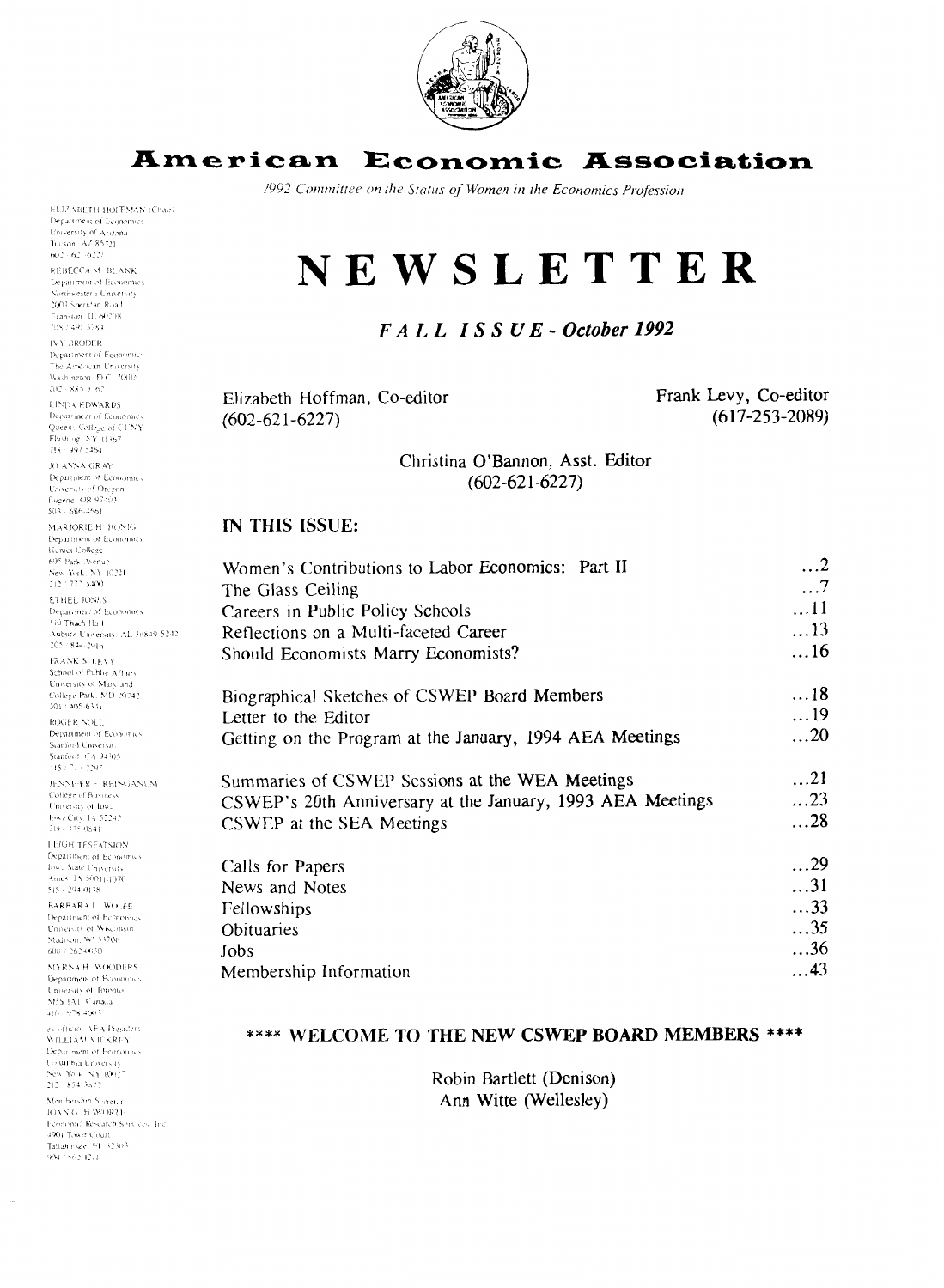#### WOMEN'S CONTRIBUTION TO LABOR ECONOMICS: PART I1

#### BY Francine D. Blau and Marianne A. Ferber

In the first part of this article, we presented information about the representation of women in labor economics, then reviewed their contributions to the analysis of wages and wage differentials, as well as occupational segregation. In this part we first consider their work on time allocation and household decision-making, labor force attachment and unemployment. Then we examine their research on female headed families, the impact of training and the role of labor unions.

#### Time Allocation and Household Decision-Making

As important as are the occupations and earnings of those who are in the labor force, an even more fundamental question is the labor force participation decision itself. Women's labor force participation has risen throughout the 20th century, culminating in the dramatic increases of the with the influx of women as part of her comprehensive examination of labor force trends in the first half of the century (The American Labor Force: Its Growth and Changing Composition 1958). Spurred in part by their desire to understand the causes of the post-War trends economists like Jacob Mincer (in Aspects of Labor Economics 1962) and Gary Becker (EJ 75 1965; <u>JPE</u> 82 1974) were prompted to extend the traditional theory of labor supply to incorporate household production and decision-making in a family context. post-World War I1 period. Gertrude Bancroft (McNally) was one of the first to concern herself

As economists turned their attention to the family, the issue arose as to how to model decision making in this multi-person unit. The notion of family utility maximization was advanced in thc early influential approaches of Paul Samuelson (QJE 70 1956) and Gary Becker ( $IPE$  82 1974; Treatise on the Family 1981). Samuelson assumed decisions were made on the basis of consensus, something those of us who have lived in families know is not always present. Becke relied on an altruistic patriarch who maximizes family utility because he [sic] values the welfarc of other family members as much as his own. Drawing on the notion of comparative advantage Becker also emphasized the efficiency of the traditional division of labor in which the husbanc is the breadwinner and the wife specializes in household production.

Aspects of this approach were challenged early on by a number of female economists, including Marianne Ferber and Bonnie Birnbaum (J of Consumer Econ 4 1977) and Isabel Sawhil (Daedalus 106 1977). They claimed that it was unrealistic to assume a single family utility function in light of differences in tastes between husbands and wives. They also argued that while the traditional division of labor may have been an efficient response to conditions that prevailed in earlier times, it does not necessarily represent rational maximizing behavior today. Finally they pointed out the risks of specialization, especially for the "dependent" wife; this argument has also been emphasized more recently by Barbara Bergmann (The Economic Emergence of Women 1986).

2 - Fall 92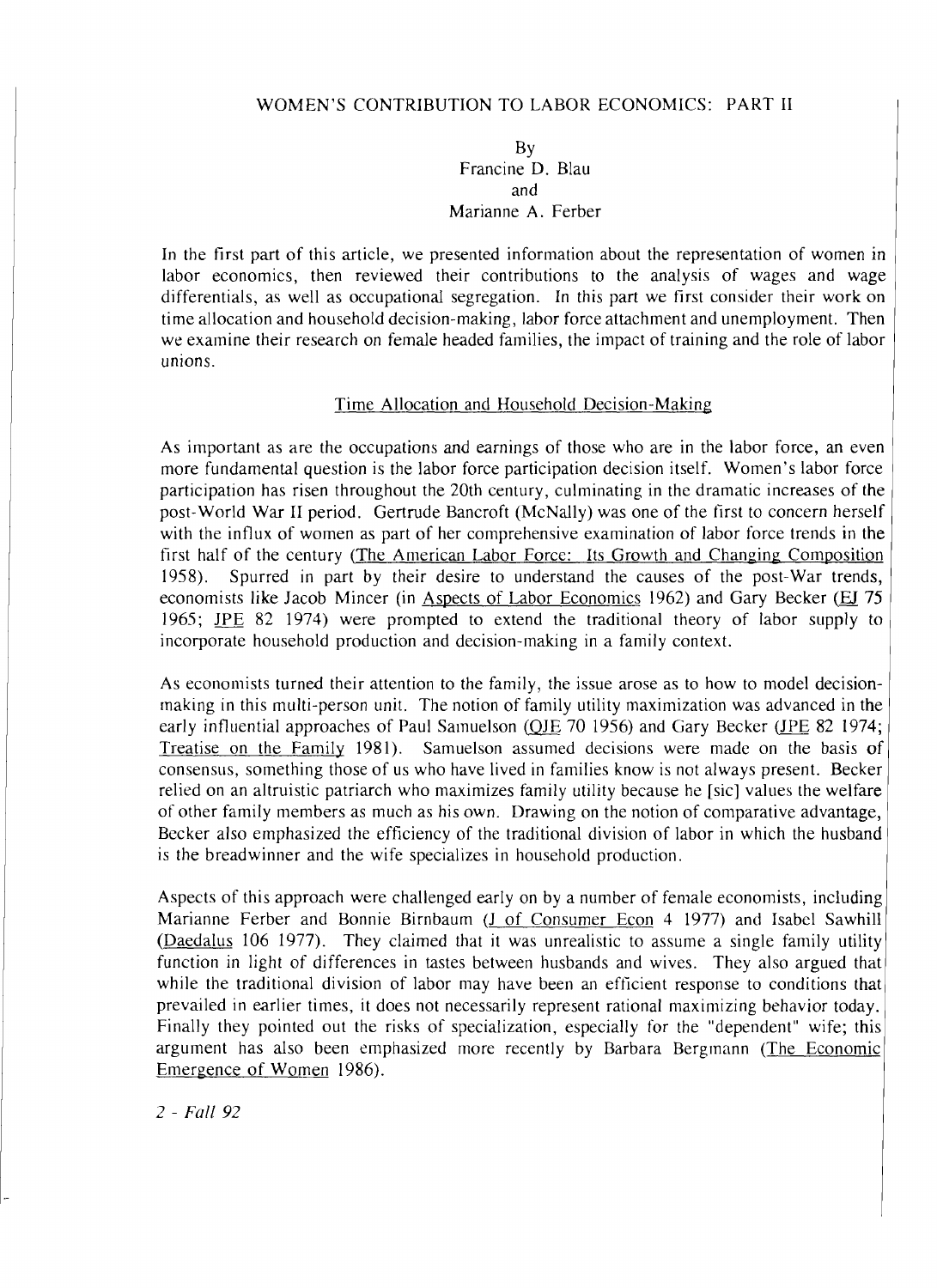Women have also played an important role in developing alternative analyses of the family. The bargaining models of Marylin Manser and Murray Brown (IER 21 1980) and Marjorie McElroy and Mary Horney (IER 22 1981) recognize possible conflicts of interest between husband and wife, as well as the importance of bargaining power. In addition, in a departure from traditional Marxist views of the family, Heidi Hartmann (Signs 1 1976, pt. 2) and Nancy Folbre (Canadian J of Econ 6 1982) offered radical analyses of the family as the instrument of patriarchy and capitalism.

Empirical examinations of labor supply have tended to accommodate family decision-making in a fairly simple way by adopting what Mark Killingsworth calls the "male chauvinist" model: "...the wife views her husbands's earnings as a king of property income...when she makes labor supply decisions, whereas the husband decides on his labor supply without reference to his wife's labor supply decisions" (Labor Supply 1983, p. 30). This traditional model is less cunlbersome than one in which both spouses' labor supply is jointly determined, and may yield results which fairly closely approximate reality when women tend to be secondary earners. Within this context, the growth in married women's labor force participation has been tied to a dominance of the positive substitution effect associated with increases in their own real wages over the negative income effect associated with increases in their husband's real earnings (Mincer 1962).

In her recent thorough analysis of historical changes in women's labor force participation rates from 1890 to 1980, Claudia Goldin (Understanding the Gender Gap 1990) applies this approach to extremely good effect. One of her more intriguing findings is that the conventional model overpredicts married women's labor force participation for 1930, 1940, and 1950. Goldin presents evidence that changes in participation of this group were retarded by institutional barriers such as marriage bars (rules against employing married women), as well as lack of availability of part-time work. Institutional factors of a different sort are emphasized in Clair Brown's analysis of the later rapid increase in married women's participation in which shifting social norms for consumption first allowed and then required the participation of wives to rise (in Clair Brown and Joseph Pechrnan, eds., Gender in the Workplace, 1987).

Recent work by Shelly Lundberg (RESTAT 70 1988) explicitly examines the nature of the interdependence between the labor supply decisions of husbands and wives. She finds that the presence of children is a crucial variable, with both spouses acting as separate individuals except when young children are present. Women have also contributed to modifying the traditional approach to take into account, for example, the effect of hours constraints on labor supply decisions (Shelly Lundberg, RESTAT 67 1985; and Shulamit Kahn and Kevin Lang, RESTAT 73 1991), and the impact of child care costs on women's labor force participation (Rachael Connelly, RESTAT 74 1992). They have also investigated the effect of cultural differences associated with race, ethnicity or nativity. For example, Cordelia Reimers (AER 75 1985) contrasts participation rates of immigrants and natives while Phyllis Wallace, Linda Datcher- (Loury), and Julianne Malveaux (Black Women in the Labor Force 1980) consider black-white differences.

While the most dramatic shift in labor force participation in the post-World War I1 period has been the large rise in female participation, there has also been a notable, though smaller, decline

*Fall 1992* - **3**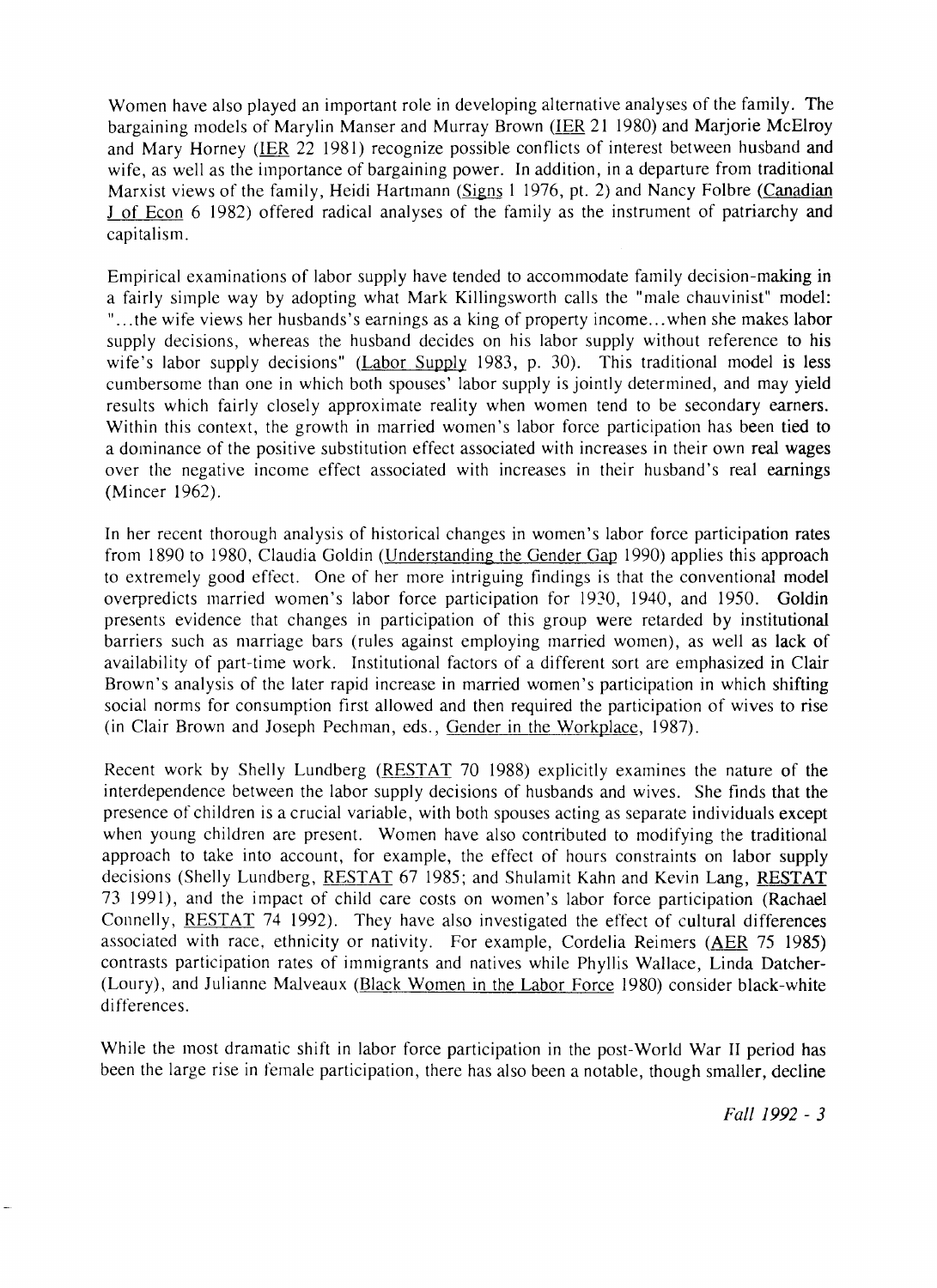in the participation of men. Women economists have helped to elucidate the source of this shift as well. Much of the decline in overall participation rates has been due to the large decrease in the participation rates of older males. Women who have studied the impact of social security and pensions on the labor supply decisions of these older workers include Marjorie Honig, Cordelia Reimers, and Olivia Mitchell (Giora Hanoch and Marjorie Honig, JOLE 2 1984). There has also been a smaller decrease in the participation of prime aged males. Research by Robert Haveman and Barbara Wolfe (JPE 92 1984) found that the expansion of the Social Security Disability Insurance program can account for only a small portion of this reduction. Recent work by Chinhui Juhn (OJE 107 1992) suggests that, while supply-side factors may have been important in explaining the initial decline from the late 1960s to the early 1980s, the main explanation since then is declining market opportunities (i.e., declining real wages), particularly for less-educated men.

#### Labor Force and Job Attachment

Given the importance of job tenure and labor market experience in explaining gender differences in labor market outcomes, it is not surprising that considerable attention has focused on issues related to labor force and job attachment. Alice Nakamura and Masao Nakamura (The Second Pav Check, 1985) find that the behavior of career women differs from those who enter the labor force chiefly in order to smooth family income, while Rebecca Blank (AER 79 1989) found that women do little switching anong full-time, part-time and nonwork status. A study by Jacob Klerman and Arleen Leibowitz (AER 80 1990) highlights the positive effect of the expected level of child care tax credits on the likelihood of a mother returning to work within 3 months of her first child's birth. Recent research indicates that the labor force attachment of women has been increasing, particularly among the highly educated (M. Anne Hill AER 80 1990; and Audrey Light and Manuelita Ureta AER 80 1990).

Research on gender differences in quitting suggests that, although women have higher average quit rates than men, at the same level of personal and job characteristics women are no more likely to quite their jobs than men (Francine Blau and Lawrence Kahn ILRR 34 1981). Moreover, average female quit rates have declined over successive cohorts; and for workers born after the early 1950s (but not their predecessors), nonquitters can be identified by employers equally well among men and women (Audrey Light and Manuelita Ureta, JOLE 10 1992).

Women have also shed light on other issues related to turnover. For example, Ann Bartel's (AER 69 1979) work elucidated the relationship between job mobility and geographic mobility, while Olivia Mitchell (ILRR 37 1983) showed that male employees covered by pension plans are significantly less likely to change jobs.

## Unemployment

A particularly interesting role for women economists in the policy arena occurred in the 1970s. As the imemployment rate edged upward from 3.5 in 1969 to 5.9 percent in 1972, Nixon administration economists issued a two-pronged defense of the performance of the economy. First, they argued that changes in the composition of the labor force, notably the increasing

4 - Fall 1992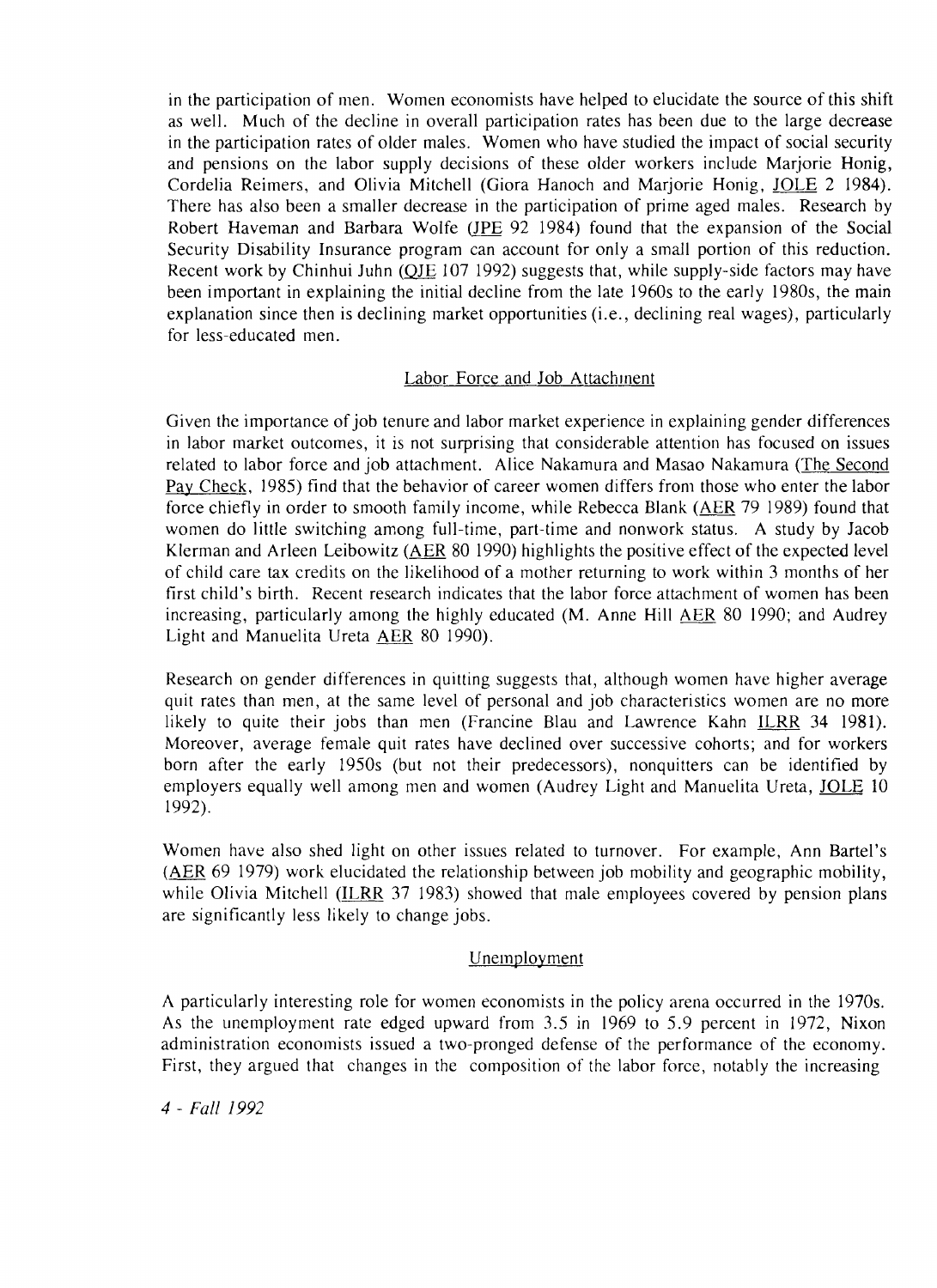share of women and youth who traditionally had higher unemployment rates, necessitated an upward revision in the full employment target. Second, they downgraded the seriousness of the unemployment problem for women, suggesting that, from a welfare perspective, attention be focused on the more favorable rates for married males (men with families to support, according to their reasoning).

Women like Carolyn Shaw Bell (The Public Interest 30 1973), Nancy Barrett (in Ralph Smith, The Subtle Revolution, 1979), and Clair Vickery (Brown), Barbara Bergmann, and Katherine Swartz (AER 68 1978) were among those challenging both these arguments. With respect to the seriousness of the unemployment problem for women, they pointed out that many women in the labor force were family heads themselves and that not all married women were comfortably supported by their husband's income. Moreover, as increasing proportions of married men had working wives, it might be argued that *their* unemployment was less of a social concern than previously. It is our recollection that the outcry over the Administration's efforts to focus on married males resulted in the dissemination of a "household head" unemployment series which included single female heads as well as married males.

Growing social acceptance of changing gender roles combined with a disappearance of the gender gap in unemployment rates (the male and female rates are now roughly equal) appears to have niuted this argument. However, until fairly recently a nuniber of economists continued to hold that female unemployment was less cause for concern because frictional factors play a larger role in female than male unemployment (Ronald Ehrenberg and Robert Smith, Modem Labor Economics, lst, 2nd, and 3rd eds, 1982-88; and Janet Johnson, JPE 91 1983).

The argument that the demographic shifts of the 1960s and 1970s increased the so called "full employment unemployment rate" has, on the other hand, been fairly widely accepted by labor economists. However, because the impact of the changing shares of women and youth are generally aggregated together, it is frequently overlooked that, even accepting the basic premises of the argument, the increased share of women taken separately explains very little of the unemployment increase. Simple calculations indicate that about one half of the 1.5 point rise in the unemployment rate between 1957 and 1979 (two years of "full" employment) was attributable to demographic factors. Of this increase, only one-fifth was due to the rise in women's share of the labor force, the remainder was due to the rise in the proportion of youth (Francine Blau and Marianne Ferber The Economics of Women. Men. and Work, 1992, p. 253). This is because, even in the 1960s and 1970s, when the female unemployment rate was higher than the male rate, the differential was relatively modest, whereas young people had considerably higher unemployment rates than adults.

#### Female-Headed Families

The growth of female-headed families in recent years has been a demographic trend of considerable policy significance. Not surprisingly, women economists have taken a special interest in a variety of issues relating to female heads. Marjorie Hong (JHR 9 1974) was one of the first to examine the impact of AFDC benefit levels on the incidence of female headship; her results suggested a positive relationship. Shortly thereafter, Heather Ross and Isabel Sawhill published one of the first comprehensive examinations of the causes and consequences of the rise

*Fall* 1992 - **5**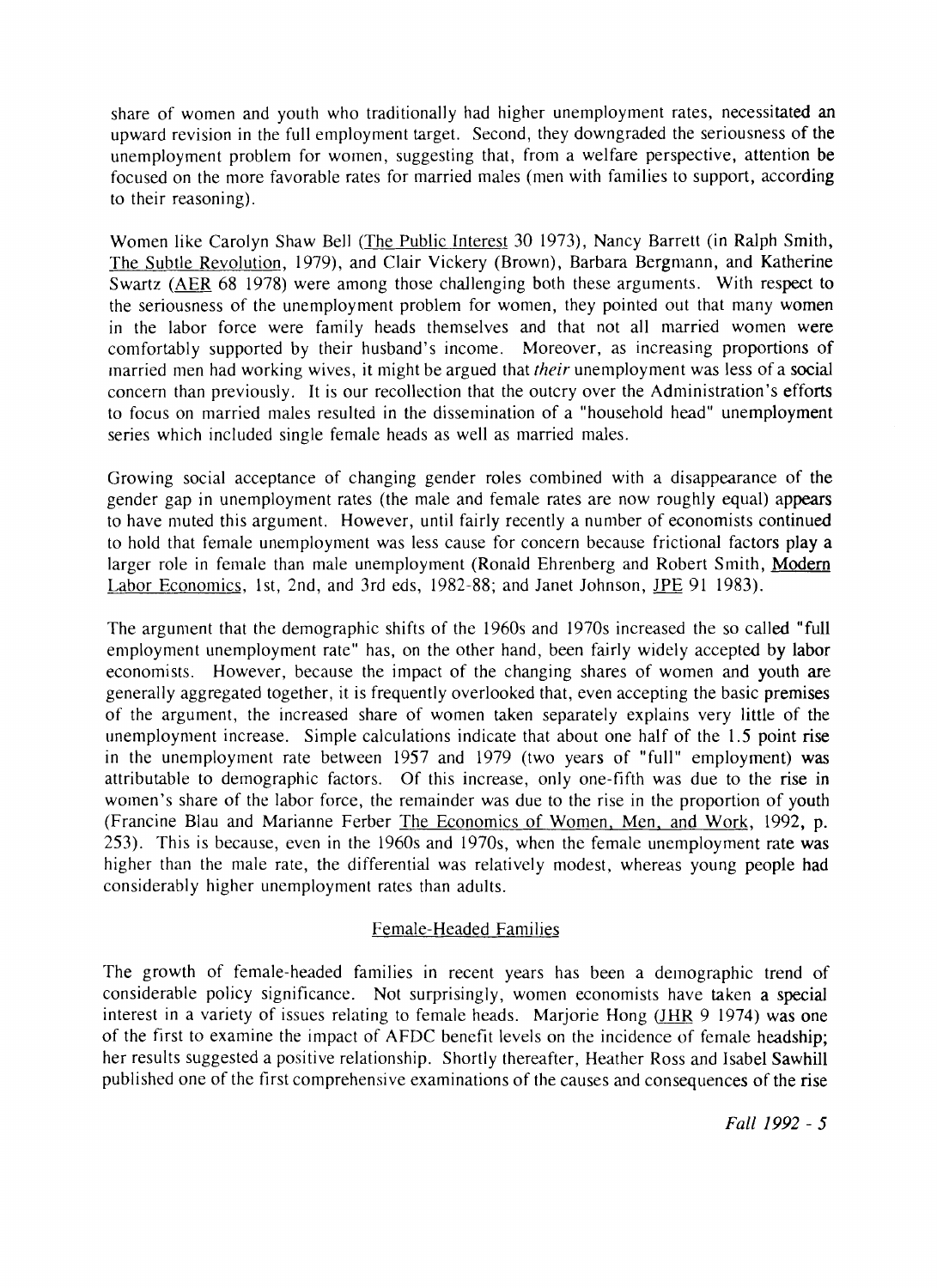in female-headed families (Time of Transition, 1975), followed in recent years by Irwin Garfinkel and Sara S. McLanahan's Single Mothers and their Children (1986).

Other recent work' includes David Ellwood and Mary Jo Bane's (Research in Labor Econ 7 1985) reexamination of the headship issue, which confirms a small positive effect of AFDC benefits on living arrangements; but this effect is not sufficient to account for the increase in female headship in recent years. Rebecca Blank (JOLE 6 1988; JHR 24 1989) and Anne Winkler (JHR 26 1991) have studied the labor supply behavior of female heads. Policy solutions to the economic problems of this group have been examined by Barbara Bergmann (The Economic Emergence of Women, 1986), and Roberta Spalter-Roth, Heidi Hartmann and Linda Andrews (Inst for Women's Policy Res), among others.

## Other Topics

In the brief space remaining, we would like to mention two additional areas where women have made important contributions. The recent political campaign has focused considerable public attention on the issue of stagnating real wages and the potential role of training in addressing this problem. The work of women economists in this area includes Laurie Bassi's (RESTAT 66 1984) study of the impact of government training programs on the earnings of program participants, and Lisa Lynch's examination of the effect of private sector training on the earnings 1984) study of the impact of governational study of the impact of governational study participants, and Lisa Lynch's exam of young workers (AER 82 1992).

Finally, while the study of labor unions in often viewed as a "male" area, women economists have done considerable work on this topic. We have space for only a few examples of the diverse work in this field. Susan Vroman's study of wage spill-overs in manufacturing confirms the traditional view that union wage behavior influences nonunion wage changes rather than vice versa. Paula Voos' (ILRR 36 1983) work on the cost and benefits of union organizing drives provides one of the few examples of an attempt to quantify these elements. Linda Edwards and Franklin Edwards' (ILRR 35 1982) finding that unionized municipal sanitation workers receive much higher wages than do those in private firms suggests that unions have more bargaining power in the public than in the private sector. Finally, Janet Currie and Sheena McConnell's **(m** 81 1991) examination of the impact of public sector collective bargaining laws on dispute costs and wages suggests that legislators face a trade-off in considering compulsory arbitration: although it tends to reduce dispute costs, it is associated with higher wage outcomes.

#### Concluding Remarks

This brief survey has inevitably been somewhat superficial and omitted mention of much worthwhile work. Worse than that, there has almost certainly been a bias in terms of our own interests and greater familiarity with some areas than others. Nonetheless, we hope that we have succeeded in showing the importance of women's contributions to analytical and empirical work in labor economics in general, and to women's issues in particular.

*6* - *Fall 1992* 

<sup>&</sup>lt;sup>1</sup> See Robert Moffit (JEL 30 1992) for a review of research on the incentive effects of the welfare system.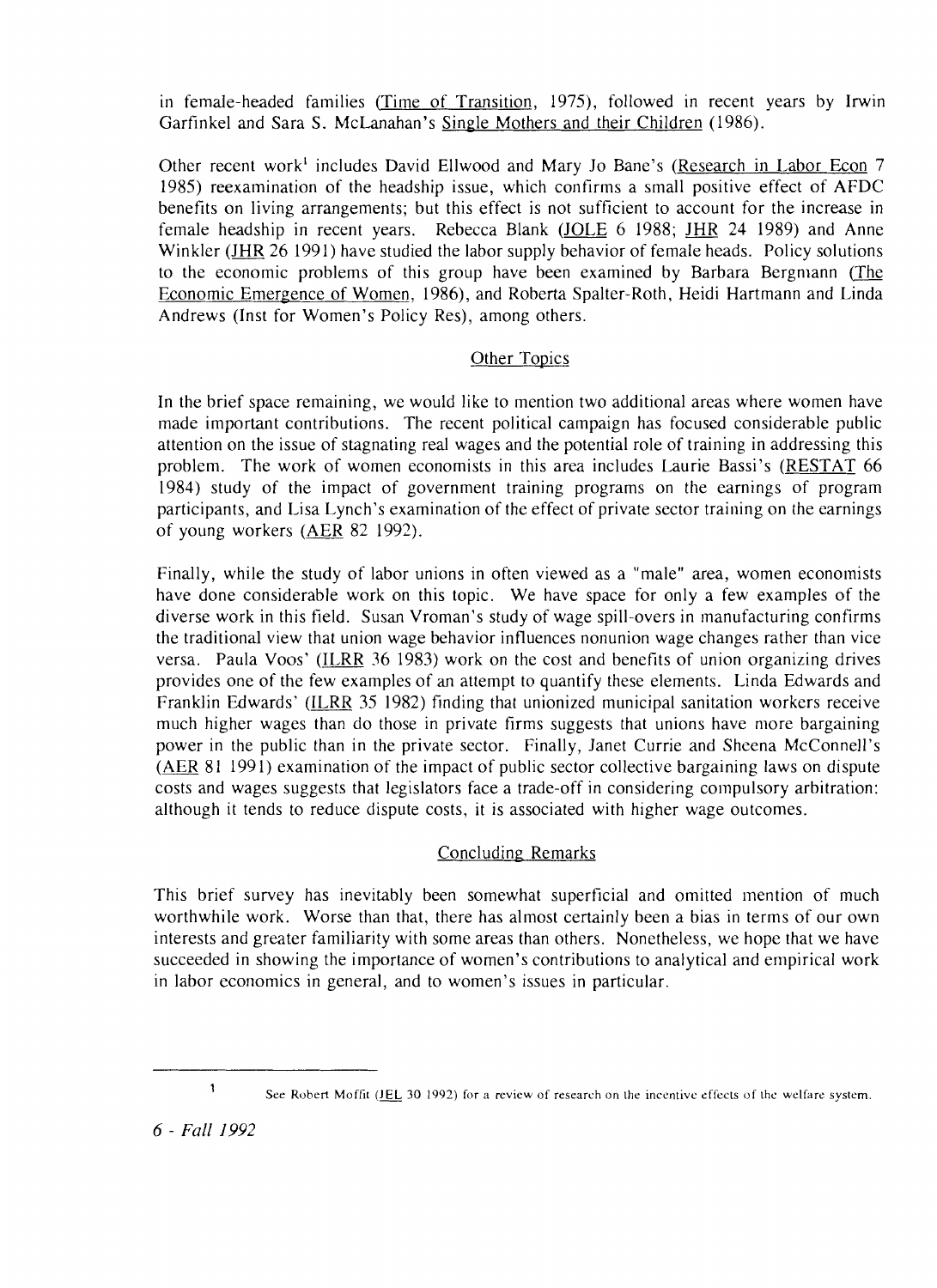### THE GLASS CEILING by Eleanor Chelimsky U.S. General Accounting Office

Excerpted From Remarks on the Occassion of Women's History Month Federal Women's Program Seattle Regional Office April 9, 1992

All of us know that women have made quite staggering progress in the past 15 years; we've not only acceded to important positions -- in business, in academia, in the professions -- that we never held before, but we're getting there in numbers. Also, figures for 1988 show women making up 40 percent of law school students, 34 percent of medical students and receiving 31 percent of MBA degrees, which tells us something about future possibilities .... It's also true that women themselves have made enormous personal efforts to break out of yesterday's inindsets and yesterday's jobs. Still, something seems to be wrong. Women are not making it to the top very fast, or in what would seem to be appropriate numbers, all other things being equal.

According to a study (Korn-Ferry/UCLA) cited recently by the Economist, only about 3 percent of top American managers today are female. As for academia, Science tells us that women hold only about 4.5 percent of tenured math faculty positions; in medicine, although there are now some 14,000 women teaching, only about 10 percent are full professors and none are deans. With regard to the federal government, I don't have to remind you that women make up only 2 percent of U.S. Senators. In the executive branch, although women hold 11 percent of SES positions, they also hold two-thirds of lower-graded jobs. At GAO today, women occupy 15 percent of our SES positions, although we are doing less well at the Band I11 level. But even given some progress at the top in some places, it still seems that, for most fields, at some point in their careers, many women hit something called a glass ceiling.

From my experience, there are two kinds of barriers that keep women from moving up:

- \* barriers that are set for us by other people; and \* barriers that we set for ourselves.
- 

#### **Barriers From Without**

The barriers that are not of our own making come in all shapes and sizes and they all work together, willy-nilly, to exclude women. At the beginning of a career, women confront stereotypes -- yes, it's still true after all these years -- about feminine irrationality, incompetence, unpredictability, rigidity, inability to lead, too much control, lack of control, stridency, weakness, humorlessness, you name it.

Fall 1992 - 7